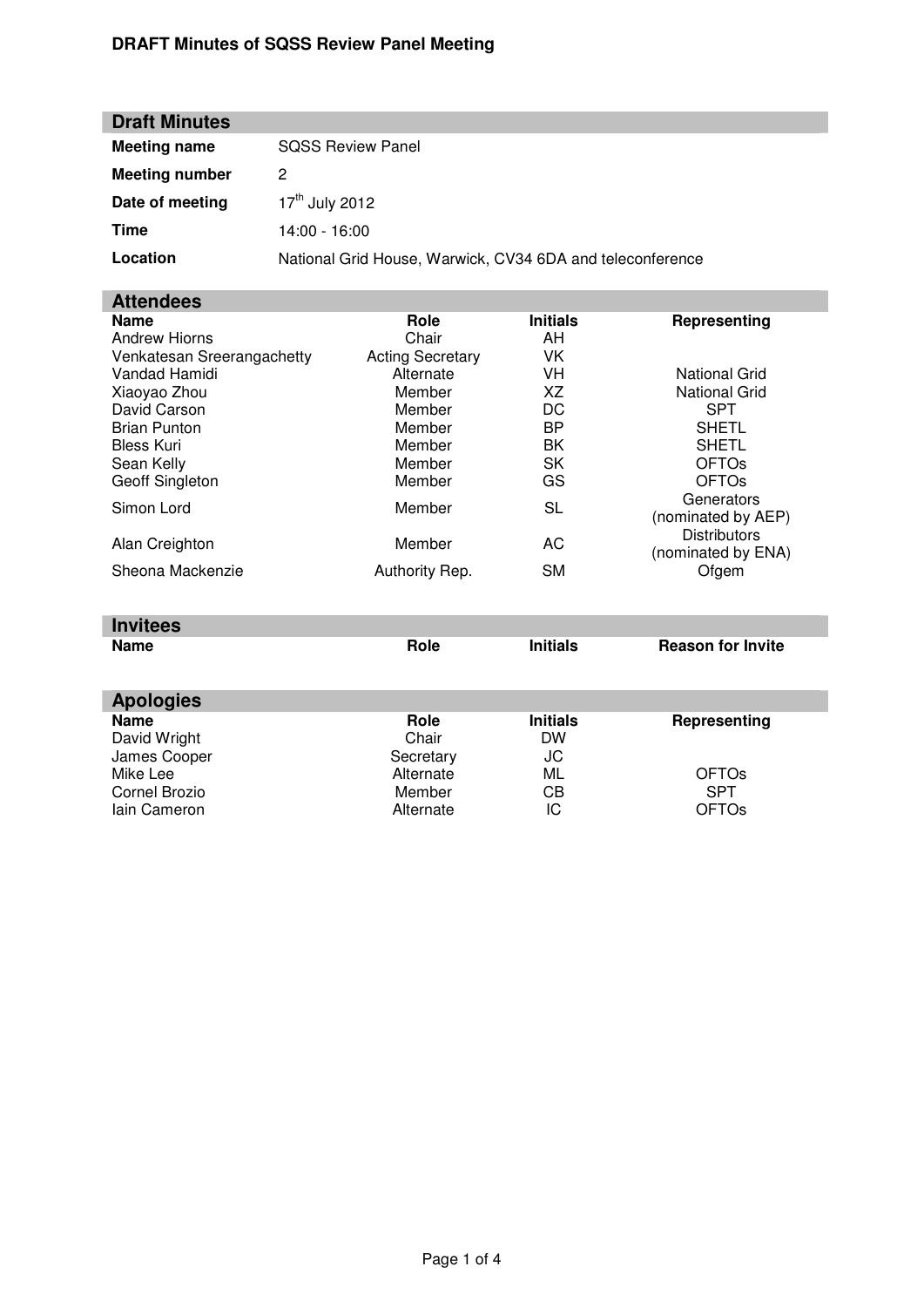# **1 Introductions & Apologies**

The apologies were noted.

# **2 Approval of Minutes**

# **a) May 2012 SQSS Review Group Minutes**

The Panel approved the minutes for publication.

# **3 Review of Actions**

# **a) Completed**

| <b>Action</b>    | <b>Description</b>                                                                                            | <b>Action Owner</b> |
|------------------|---------------------------------------------------------------------------------------------------------------|---------------------|
| 1.1              | DC to circulate Generation Connections final report / consultation                                            | DC                  |
|                  | document to Panel members                                                                                     |                     |
|                  |                                                                                                               |                     |
| 1.2              | This has been done - consultation now underway<br>SL to review Generation Connections report and assist DC in | <b>SL</b>           |
|                  | crafting any necessary commercial questions                                                                   |                     |
|                  |                                                                                                               |                     |
|                  | This has been done – consultation now underway                                                                |                     |
| 1.3              | Members to provide comments on Offshore report by June 8 <sup>th</sup>                                        | All                 |
|                  |                                                                                                               |                     |
|                  | Only David Wright provided comments - further opportunity to<br>comment in new actions                        |                     |
| 1.4              | JC to circulate current Terms of Reference and membership of                                                  | <b>JC</b>           |
|                  | Interconnectors Working Group before their discussion at the                                                  |                     |
|                  | forthcoming industry workshop                                                                                 |                     |
|                  |                                                                                                               |                     |
| $\overline{1.5}$ | Action completed<br>VH to raise the reasons for lack of progress of the Interconnectors                       | <b>VH</b>           |
|                  | Working Group at Industry Workshop and seek Industry                                                          |                     |
|                  | assistance.                                                                                                   |                     |
|                  |                                                                                                               |                     |
|                  | Workshop has since been held - no new ideas were generated.                                                   |                     |
|                  | Further work will be taken forward by NGET                                                                    | <b>VH</b>           |
| 1.8              | VH to progress Industry Workshop Agenda                                                                       |                     |
|                  | Workshop has since been held                                                                                  |                     |
| 1.7              | JC to update modification register to include forthcoming                                                     | <b>JC</b>           |
|                  | milestones                                                                                                    |                     |
|                  |                                                                                                               |                     |
| 1.6              | Agreed milestones have been incorporated<br>VH to investigate how Industry should be advised of new           | <b>VH</b>           |
|                  | modification proposals.                                                                                       |                     |
|                  |                                                                                                               |                     |
|                  | It is felt that Industry Workshops and the current process are                                                |                     |
|                  | sufficient                                                                                                    |                     |

# **b) Carried over**

|      | <b>Action   Description</b>                                                                                                                              | Action<br>Owner | <b>Due</b><br>date |
|------|----------------------------------------------------------------------------------------------------------------------------------------------------------|-----------------|--------------------|
| 34.2 | Competition in transmission: VH to progress under the new   VH<br>'non-material change' route, changes to definition of Onshore<br>Licensee within SQSS. |                 | <b>Dec</b><br>2012 |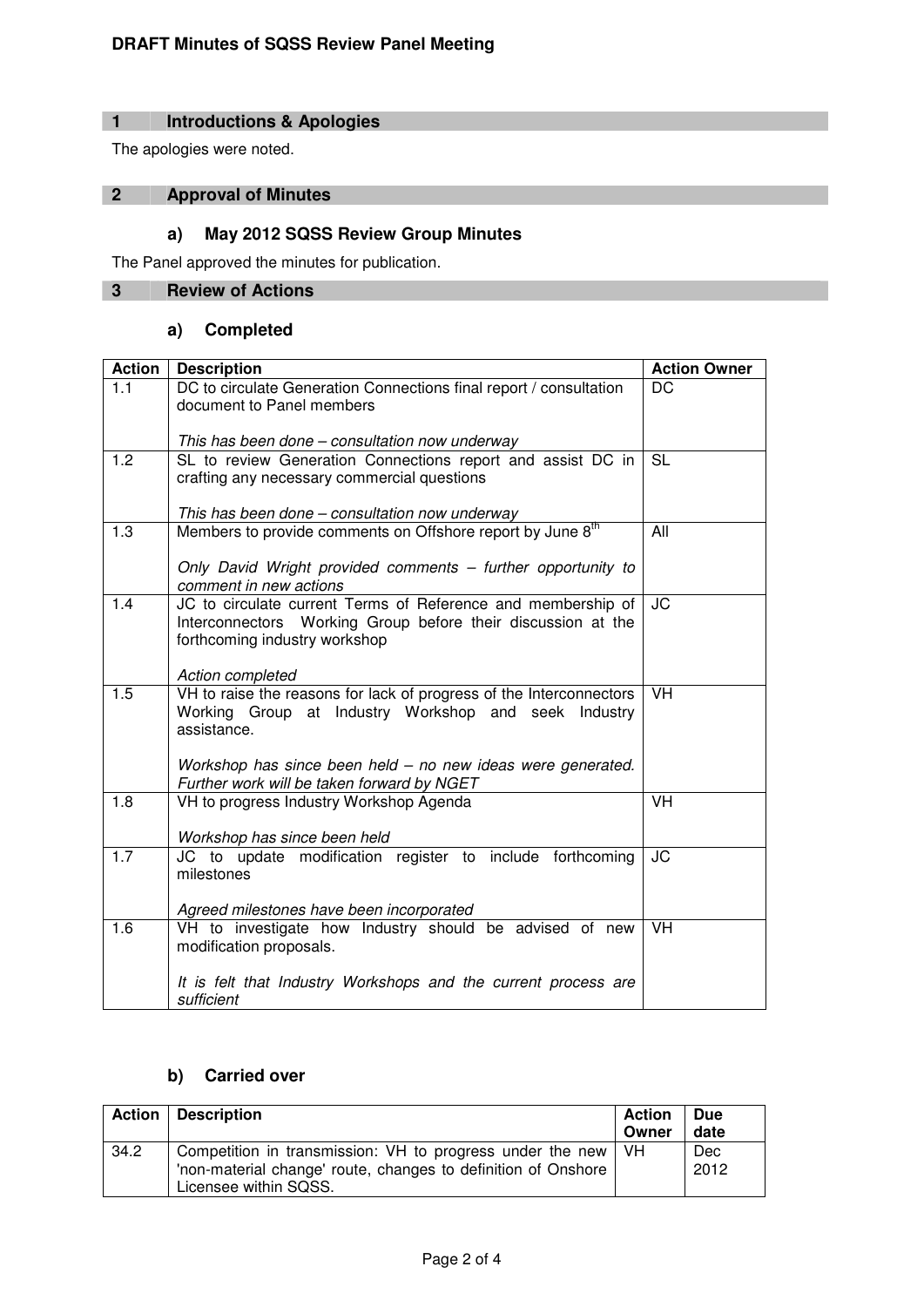| This action awaits Ofgem's decision on competition, and will |  |
|--------------------------------------------------------------|--|
| be a housekeeping change.                                    |  |

#### **c) New**

| <b>Action</b> | <b>Description</b>                                            | <b>Action</b> | <b>Due</b> |
|---------------|---------------------------------------------------------------|---------------|------------|
|               |                                                               | Owner         | date       |
| 2.1           | Discuss possible CUSC modification necessary as a result of   | VH            | Next       |
|               | progressing GSR010                                            |               | meeting    |
| 2.2           | All to provide comments on Offshore Workgroup report and      | All           | 27/07/12   |
|               |                                                               |               |            |
|               | consultation questions                                        |               |            |
| 2.3           | Offshore consultation to be launched                          | JC            | August     |
|               |                                                               | (MP)          | 2012       |
| 2.4           | All members to submit comments to XZ on Maximum Infeed        | All           | 31         |
|               | Loss (Monitoring) report                                      |               | August     |
| 2.5           | GSR008 queries to be circulated around workgroup, and         | JC            | Next       |
|               |                                                               |               |            |
|               | responses passed to SM, to determine way forward              | (MP)          | meeting    |
|               |                                                               | <b>SM</b>     |            |
| 2.6           | JC to investigate whether the next Industry Workshop could    | JC            | Next       |
|               | be attached to the Operational Forum meeting in Wokingham.    |               | meeting    |
| 2.7           | Research proposal on demand modelling to be forwarded to      | VH            | Next       |
|               | members, who are requested to respond with their views on     | All           | meeting    |
|               |                                                               |               |            |
|               | whether it is valuable to proceed.                            |               |            |
| 2.8           | Produce a paper investigating the behaviour of                | <b>VH</b>     | Next       |
|               | interconnectors over the course of a year and what Chapter 2  |               | meeting    |
|               | and Chapter 4 assumptions should be made in planning          |               |            |
| 2.9           | Investigate whether the system could tolerate a normal infeed | VH            | Next       |
|               | loss risk of more than 1320MW.                                |               | meeting    |
|               |                                                               |               |            |

#### **4 Workgroups in Progress**

#### **a) Generation Connections**

The consultation is underway and runs until the  $17<sup>th</sup>$  August 2012 – no responses have been received to date.

It has been discussed that a parallel modification to the CUSC may be necessary – the CUSC team are to determine timescales for any necessary work. This will likely impact implementation timescales for GSR010.

#### **ACTION: VH to discuss this with the CUSC team**

#### **b) Offshore**

A final report and draft consultation letter was circulated prior to the meeting. Comments on the report and, particularly, the consultation questions are requested to be submitted by Friday July 27<sup>th</sup>.

Following this, the consultation can be launched.

**ACTION: All** to provide comments by July  $27<sup>th</sup>$ .

**ACTION: JC** (**MP**) to launch consultation.

### **c) Maximum Infeed Loss (Monitoring)**

A draft report has been sent to the Review Panel. The conclusions were that

1. Converter faults will be considered a normal event

2. No changes are recommended to the standard in respect of cable separation

**ACTION: All** members are requested to submit comments to XZ by 31 August so a final report can be prepared ahead of the next meeting